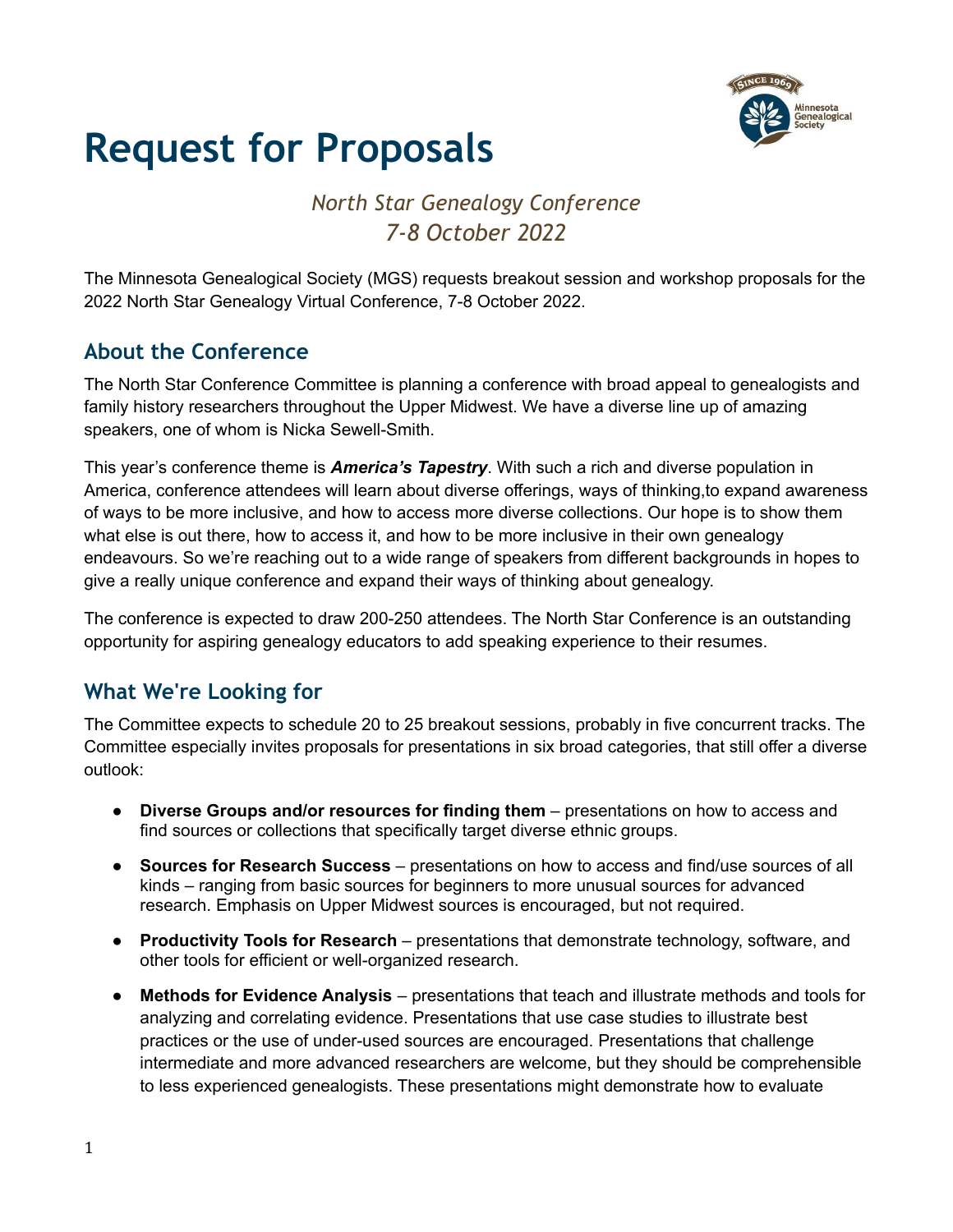

sources and informants, resolve conflicting evidence, and merge or separate confounding identities.

- **Genetic Genealogy** presentations that teach basic concepts, as well as more advanced presentations that demonstrate the use of DNA evidence to solve genealogical problems. More advanced presentations on topics such as triangulation, chromosome mapping, adoption research, ethnicity estimates, or the complications of endogamous populations are welcome.
- **Preserving Family history** Presentations on ways to preserve family history and share with family and other researchers. Possible topics include heirloom preservation, photo conservation, and writing and publishing.

Proposals for presentations with an ethnic, geographic, or nationality focus are encouraged. The Committee will give favorable consideration to topics that complement the featured speakers' presentations and add variety to the overall conference program.

#### **We are also planning an in-person pre-conference on Thursday, 6 October 2022 at the Minnesota Genealogy Center. We are looking for RFPs that are flexible in location. If we are unable to host it in person, we will make it a virtual offering.**

**Audience**: The North Star audience includes beginning, intermediate and more advanced genealogists and family historians. Successful proposals may focus on beginner or more advanced researchers, but proposals suitable for intermediate level researchers are especially desired. Intermediate researchers are defined as those who are familiar with and have used the most common records to solve a genealogical research question. The best presentations will have some value for all levels, including highly motivated beginners.

**Sponsorship Opportunities**. Organizations interested in sponsoring or organizing a session are invited to submit proposals. In exchange for paying a speaker's honorarium, a sponsoring organization will have opportunities to promote their organization. The Minnesota Genealogical Society is very grateful to sponsoring organizations. Potential speakers may want to approach potential sponsor organizations. For more information about how to sponsor or help organize a sponsored session, contact Amy Jones ([northstar@mngs.org\)](mailto:northstar@mngs.org).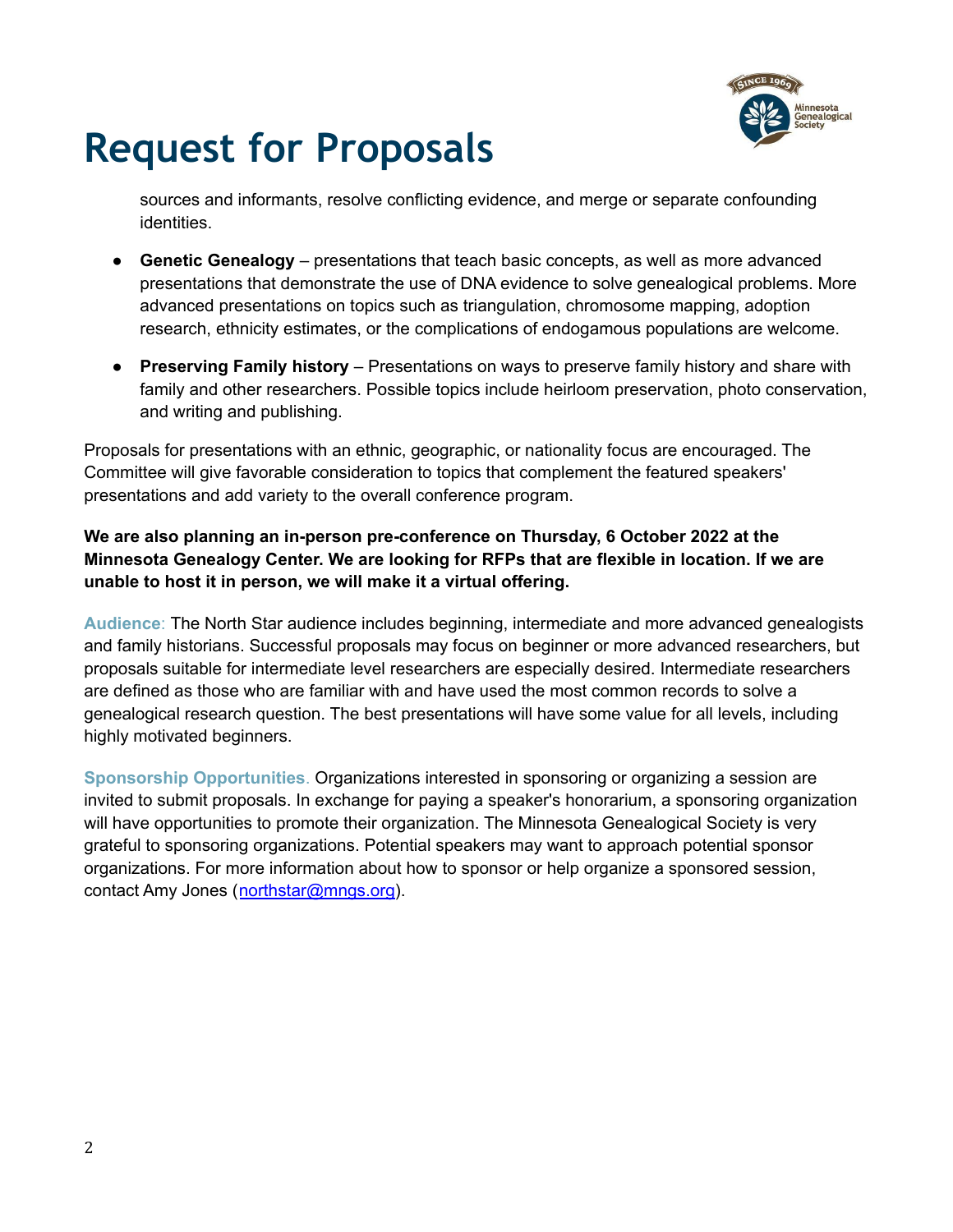

## **About Your Proposal**

*The North Star Conference planning committee seeks proposals from individuals, multi-person teams, or organizations*. Proposals must be submitted on the official proposal form (see link below).

- Most breakout sessions will be one hour in length, but the Committee will consider proposals for 2-hour workshop-style sessions.
- Prospective speakers may submit up to six proposals.
- A speaker may be invited to give one, two, or three presentations.

**Format**. Standard sessions are 60 minutes, including time for questions. Presentations that include opportunities for audience participation or hands-on exercises are encouraged. Proposals for longer, workshop-type sessions will be considered. Illustrated talks are strongly preferred.

**Handouts**. MGS will make handout material available to registrants online in digital format prior to the conference. A handout, limited to four pages, is required for each lecture presentation (special consideration may be made for more pages for workshop-type sessions). Speakers own and retain copyright to all presentation and syllabus material. Handouts must be submitted in PDF format; handouts are due **5 September 2022**. Speakers who miss the submission deadline may be replaced on the program.

**Compensation.** MGS offers a \$125 speaker honorarium for each standard one-hour breakout session, plus free Friday-Saturday conference registration.

**Technology**. Speakers must provide their own laptop computer or make arrangements to borrow one. MGS will make projectors available, but speakers are encouraged to make sure they have appropriate computer-to-projector cables and adapters for the kind of computer they use.

**Submission Process**. Submit no more than six proposals no later than **16 May** using the online submission form at <https://forms.gle/7RNZqLHG39L4sRbGA> Submit a separate entry for each lecture proposal.

**Expectations of Speakers**. Invited speakers will be asked to sign an agreement formalizing the invitation and the speaker's intent to attend. The agreement will incorporate the following:

- Failure to meet deadlines is cause for removal from the program.
- Handout material (2-4 pages) is required for all presentations.
- Speakers will provide their own laptop computer or other device required for presentation.
- A speaker who becomes unable to attend shall notify the conference chair immediately so that arrangements can be made for an alternate speaker.